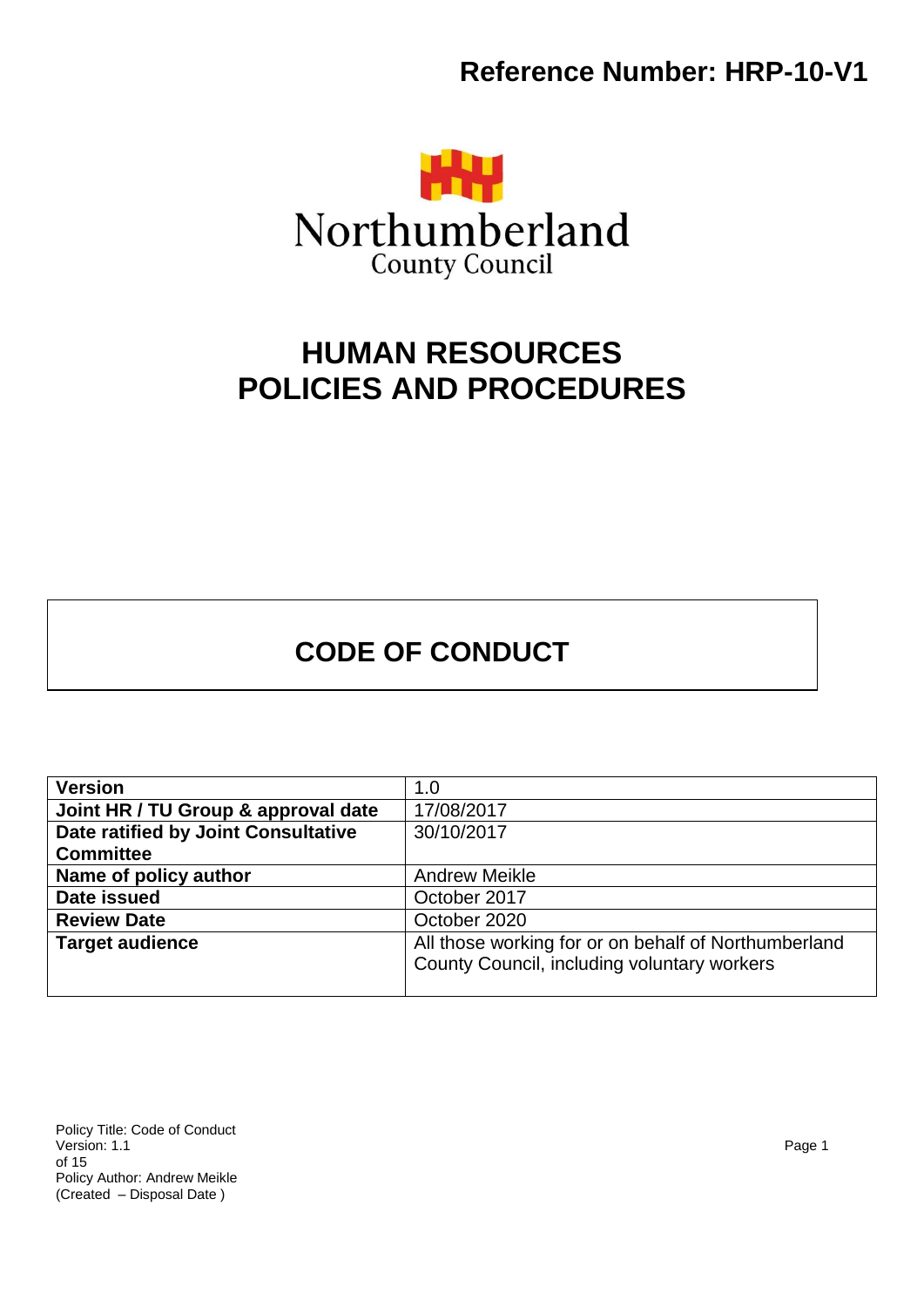## **History of previous versions of this document:**

| Approved<br>Where | Approved<br>Where | Version | <b>Issue Date</b> | <b>Review</b><br>Date | <b>Contact Person</b> |
|-------------------|-------------------|---------|-------------------|-----------------------|-----------------------|
|                   |                   |         |                   |                       |                       |

## **Statement of changes made in most recent version:**

| Version | Date             | Description                                                            |
|---------|------------------|------------------------------------------------------------------------|
| 1.0     | December<br>2015 | Policy in revised format                                               |
| 1.1     | <b>June 2017</b> | Revisions to reflect legislative and Council administrative<br>changes |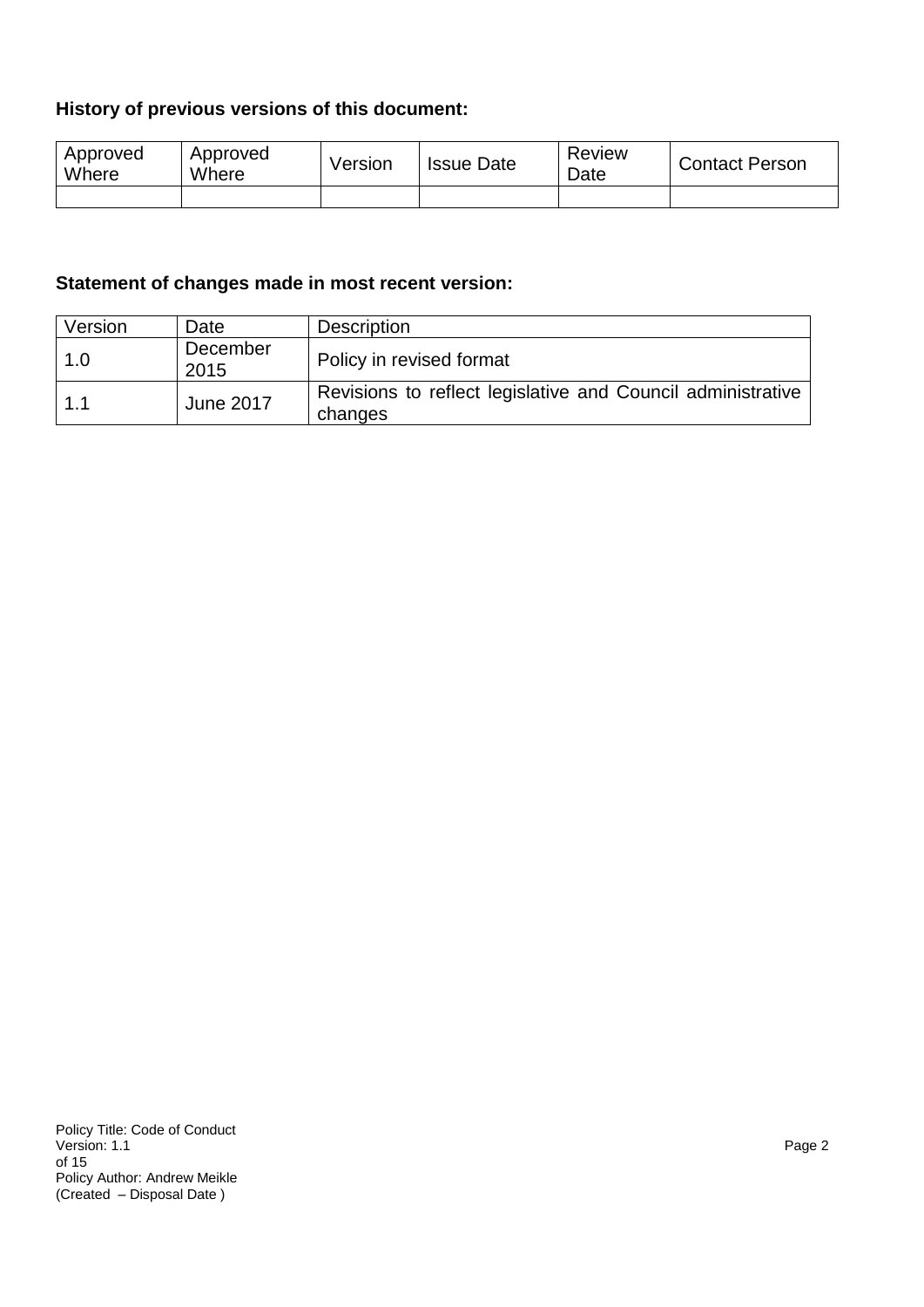## **NORTHUMBERLAND COUNTY COUNCIL – NAME OF POLICY AND REFERENCE NUMBER**

|                  | <b>Operational Summary</b>                        |  |
|------------------|---------------------------------------------------|--|
|                  | 1.1 Policy Aim/Purpose                            |  |
| 1.2              | <b>Policy Summary</b>                             |  |
| 1.3              | What it means for staff                           |  |
| $\frac{2}{3}$    |                                                   |  |
|                  |                                                   |  |
| 4.               |                                                   |  |
|                  | <b>Monitoring and Audit</b>                       |  |
| $\frac{5}{6}$    | <b>Training and Support</b>                       |  |
| $\overline{7}$ . | <b>Associated Documentation and References 22</b> |  |

© This material is the copyright of Northumberland County Council

Policy Title: Code of Conduct<br>Version: 1.1 Version: 1.1 Page 3 of 15 Policy Author: Andrew Meikle (Created – Disposal Date )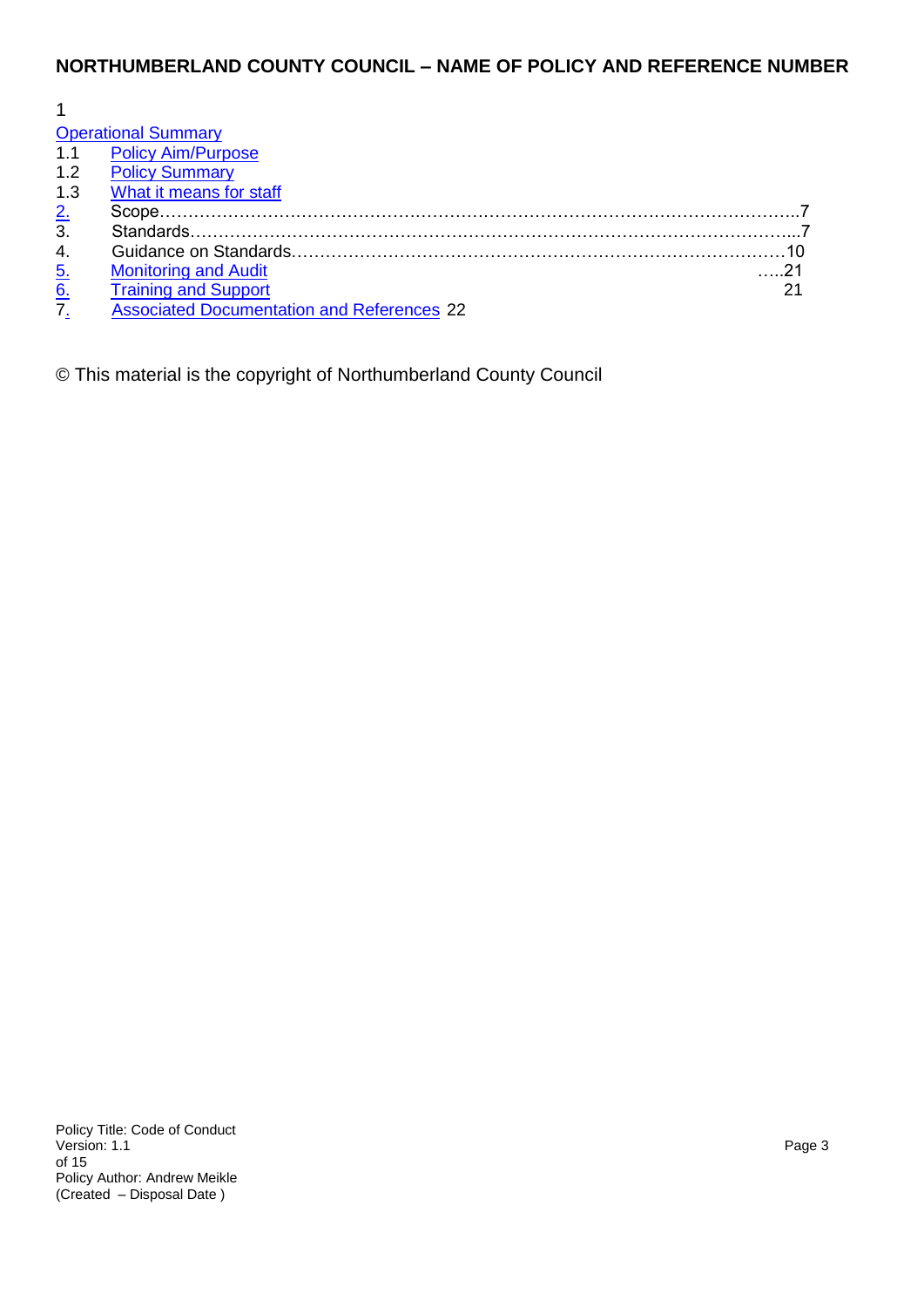## **HUMAN RESOURCES POLICIES AND PROCEDURES**

Title: Code of Conduct **Reference Number: Reference Number:** 

# <span id="page-3-0"></span>**1. Operational Summary**

#### <span id="page-3-1"></span>**1.1. Policy Aim**

The purpose of this policy is to ensure that all employees of Northumberland County Council maintain the highest standards of conduct.

#### <span id="page-3-2"></span>**1.2 Policy Summary**

All employees must be clear about the standards of conduct which are expected of them whilst employed by Northumberland County Council. The policy provides a guide to managers and employees on what Northumberland County Council considers appropriate in relation to conduct. The policy also embraces the seven principles of public life which were drawn up by the Nolan Committee and endorsed by Parliament.

The principles of public life apply to anyone who works as a public office-holder. This includes all those who are elected or appointed to public office, nationally and locally, and all people appointed to work in the civil service, local government, the police, courts and probation services, and in the health, education, social and care services.

All public office-holders are both servants of the public and stewards of public resources.

You are expected to consider carefully where and how to apply them in your daily duties. Please refer to the Code of Conduct which gives more information.

The Seven Principles are:

**Selflessness -** Acting solely in terms of the public interest.

**Integrity -** Avoiding placing yourself under any obligation to people or organisations that might try inappropriately to influence you in your work. You should not act or take decisions in order to gain financial or other material benefits for yourself, your family, or your friends. You must declare and resolve any interests and relationships as detailed in the Code of Conduct.

**Objectivity -** Act and take decisions impartially, fairly and on merit, using the best evidence and without discrimination or bias.

**Accountability -** Be accountable to the public for your decisions and actions and submit yourself to the scrutiny necessary to ensure this.

**Openness -** Act and take decisions in an open and transparent manner. Information should not be withheld from the public unless there are clear and lawful reasons for so doing.

**Honesty -** Act with honesty, and be truthful.

**Leadership -** Exhibit these principles in your own behaviour. Actively promote and robustly support the principles and be willing to challenge poor behaviour wherever it occurs.

These principles apply to all aspects of public life. Northumberland County Council has set them out here

Policy Title: Code of Conduct<br>Version: 1.1 Version: 1.1 Page 4 of 15 Policy Author: Andrew Meikle (Created – Disposal Date )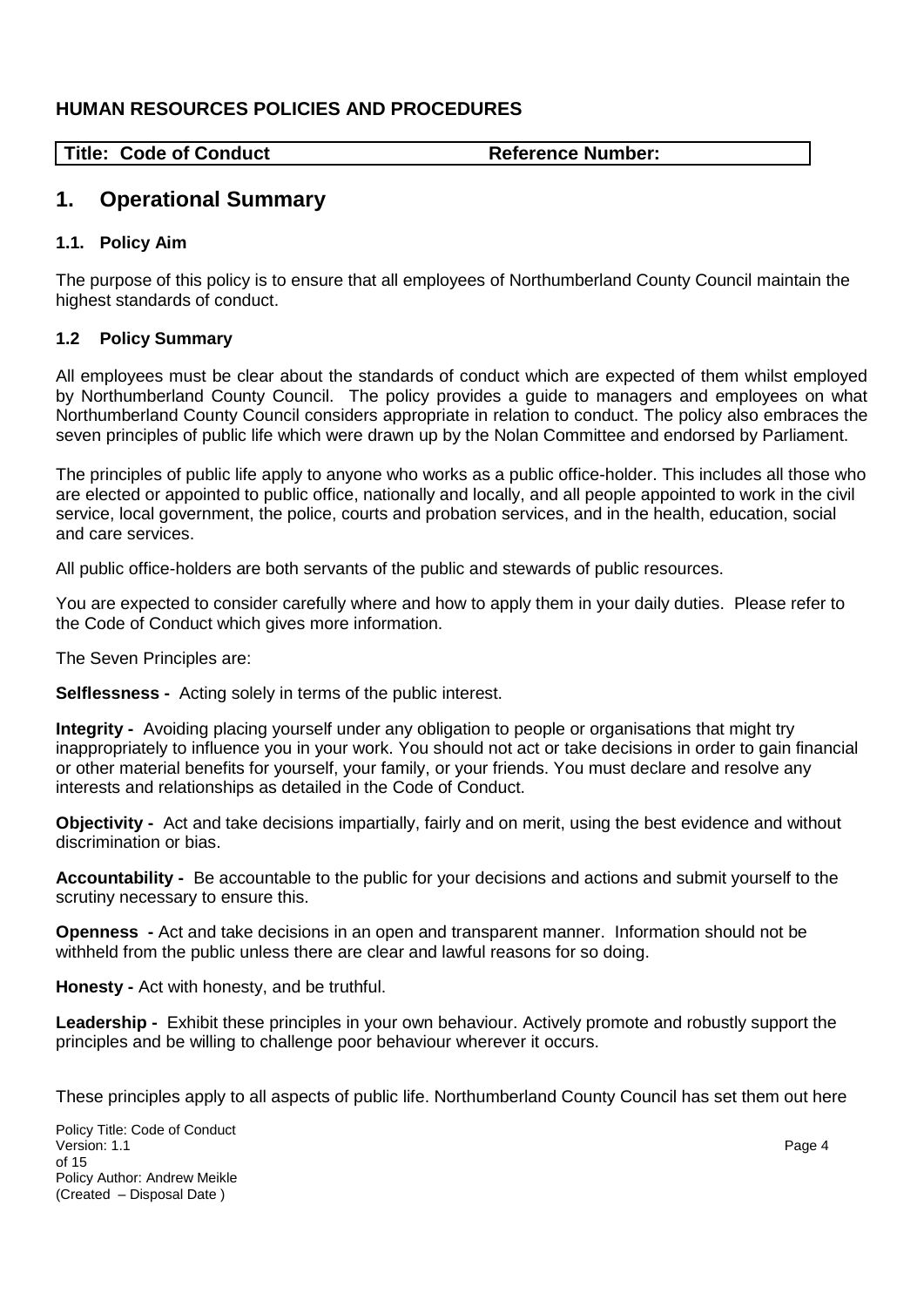for the benefit of all who serve the public in any way.

## **1.3 What it means for staff**

**Managers / Supervisors** – are responsible for ensuring adequate dissemination and implementation of the policy.

**All Council staff** – are responsible for reading and adhering to the policy.

# **2. Scope**

- 2.1 This Code applies to all employees of the County Council and others working within it regardless of the basis of the employment including:-
	- secondments (both to and from the County Council),
	- temporary assignments (both to and from the County Council), Apprentices, Work Placements and Trainees,
	- full-time, part-time, casual, seasonal employees and volunteers
	- office holders such as registrars,
	- employees acting as members of companies or voluntary organisations,

2.2 The principles of this Code apply to employees subject to Local Management of Schools unless, and until, the relevant governing body has adopted a Code of its own which incorporates the Northumberland County Council model.

2.3 Executive Directors, should this be applied it would be referred to the Chief Executive

2.4 Chief Executive, should this be applied it would be referred to the Leader of the Council

2.5 The Code also extends to additional or dual employment that has been secured as a result of working for local government.

2.6 Inevitably some of the issues covered by the Code will affect senior, managerial and professional employees more than it will others - but the basic principles apply to everyone.

## **3. Standards**

#### **3.1 General Principles**

The public is entitled to expect the highest standards of conduct from all County Council employees. The role of employees is to serve the Council in providing advice, implementing its policies, and delivering services to the local community. In performing their duties, they must act with integrity, honesty, impartiality and objectivity.

#### **3.2 Accountability**

All County Council employees work for their employing authority and serve the whole of the authority. They are accountable to, and owe a duty to the authority. They must act in accordance with the principles set out in this Code, recognising the duty of all public sector employees to discharge public functions reasonably and according to the law.

#### **3.3 Political Neutrality**

All County Council employees, whether or not politically restricted, must follow every lawfully expressed policy of the authority and must not allow their own personal or political opinions to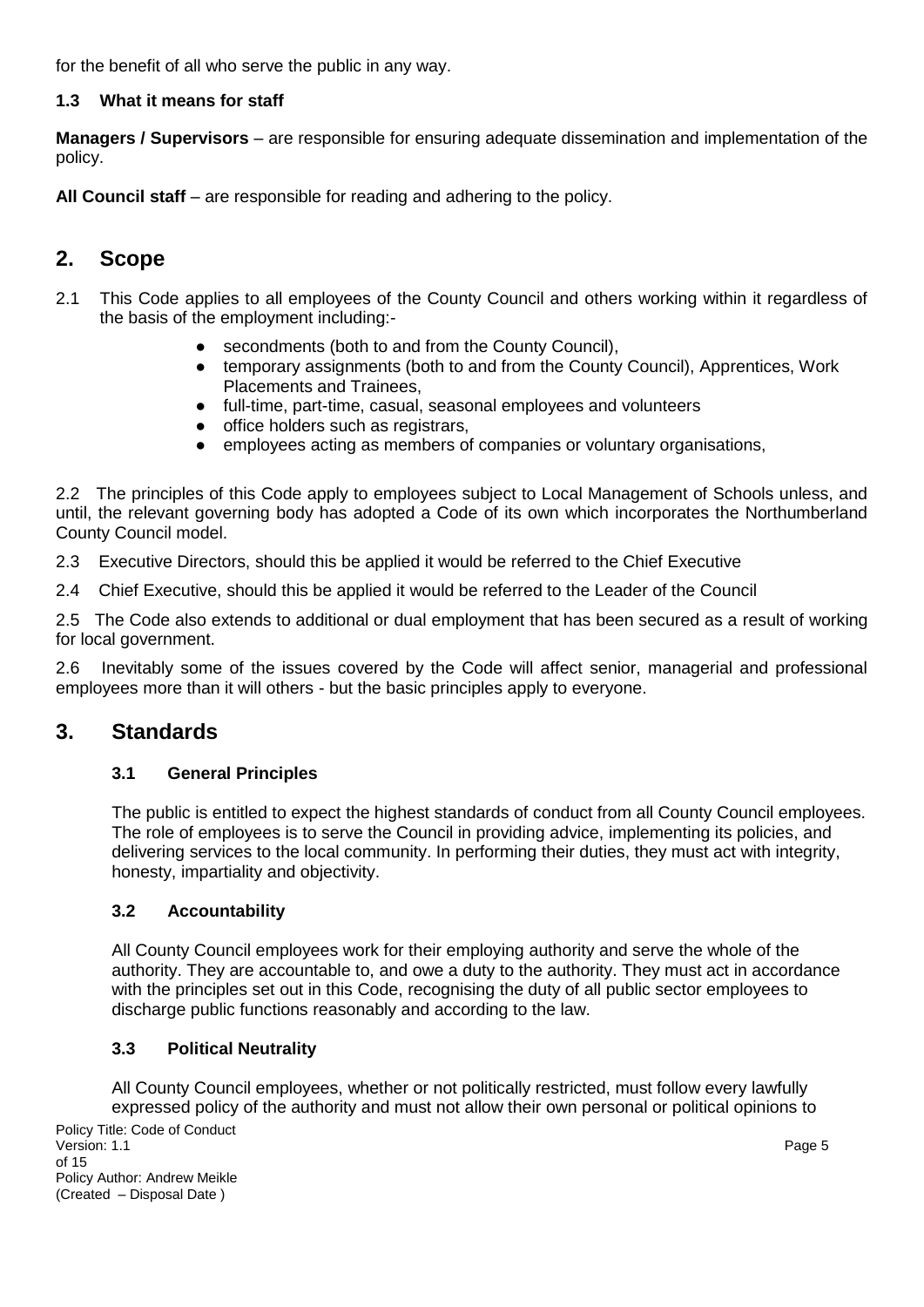interfere with their work. Where employees are politically restricted (by reason of the post they hold, the nature of the work they do, or the salary they are paid), they must comply with any statutory restrictions on their political activities.

#### **3.4 Relations with members, the public and other employees**

Mutual respect between employees and members is essential to good local government, and working relationships should be kept on a professional basis.

All County Council employees should deal with the public, members and other employees sympathetically, efficiently, and without bias.

#### **3.5 Equality and Diversity**

All County Council employees must comply with policies relating to equality and diversity issues, as agreed by the authority, in addition to the requirements of the law.

#### **3.6 Stewardship**

All County Council employees must ensure that they use public funds entrusted to them in a responsible and lawful manner, and must not utilise property, vehicles or other facilities of the authority for personal use unless expressly authorised to do so.

#### **3.7 Personal Interests**

Whilst employees' private lives are their own concern, they must not allow their private interests to conflict with their public duty. They must not misuse their official position or information acquired in the course of their employment to further their private interests, or the interests of others. In particular, they must comply with:

(1) the Council's rules on the registration and declaration by employees of financial and non financial interests,

(2) the Council's policy on the declaration by employees of hospitality or gifts offered to or received by them, from any person or organisation doing or seeking to do business, or otherwise benefiting or seeking to benefit from a relationship with the authority. Employees must not accept benefits from a third party unless authorised to do so by their relevant authority.

#### **3.8 Whistleblowing**

In the event that an employee becomes aware of activities which they believe to be illegal, improper, unethical or otherwise inconsistent with this Code, the employee should report the matter. This should be done in accordance with the employee's rights under the Public Interest Disclosure Act 1998, and with the Council's confidential reporting procedure, or any other procedure designed for this purpose as outlined within the Council's Whistleblowing Policy.

The Council also has an independant confidential service where employees can raise concerns. The hotline does not replace the internal reporting procedures, but is used alongside them to provide an alternative for our employees who, for a number of reasons, may not wish to use the internal options.

All reports made will be strictly confidential and callers can remain anonymous if they wish to do so.

Policy Title: Code of Conduct Version: 1.1 Page 6 of 15 Policy Author: Andrew Meikle (Created – Disposal Date )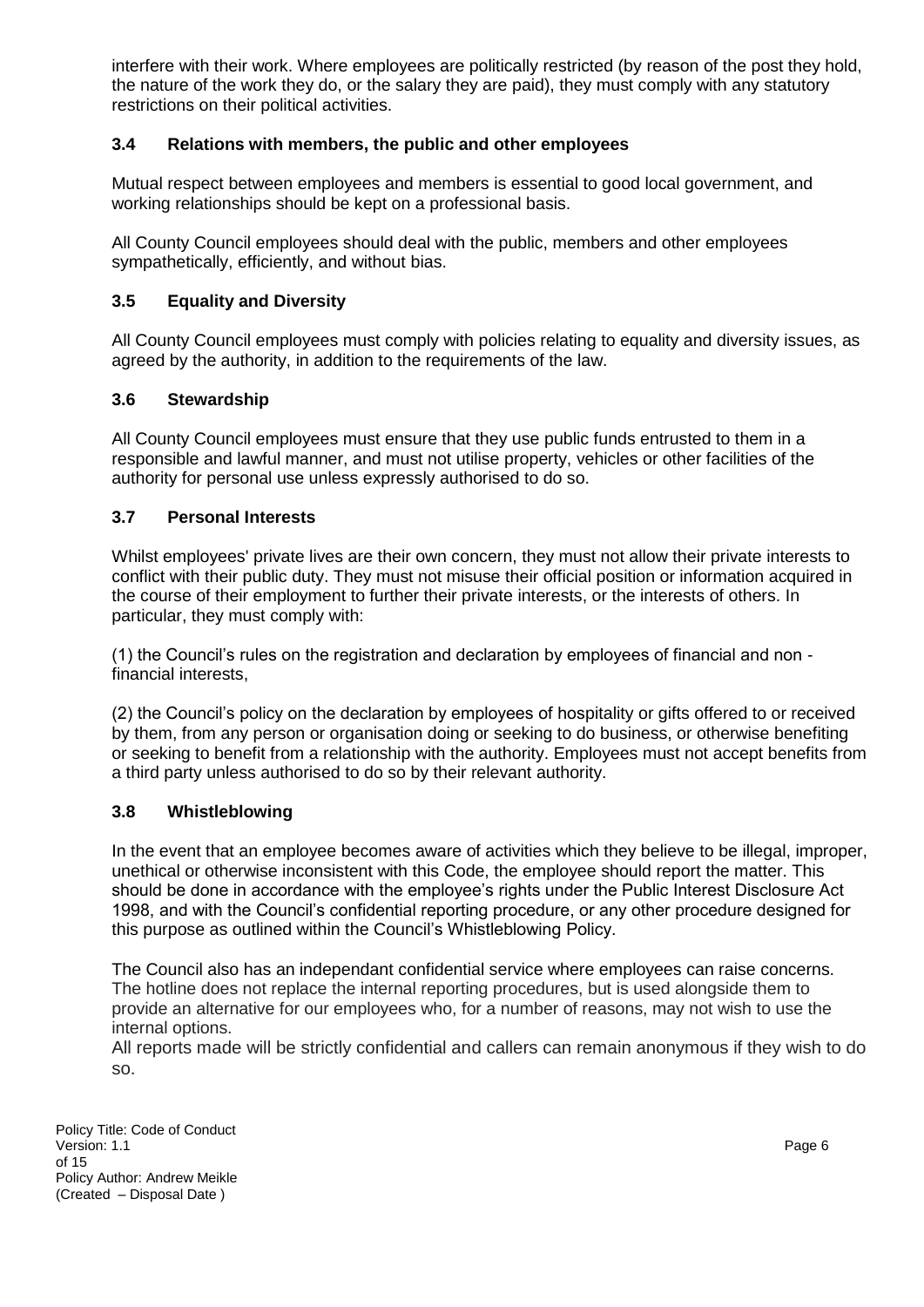Reports can be made by calling Safecall free of charge, 24 hours a day, by telephone on 0800 9151571 or by email [northumberlandcc@safecall.co.uk](about:blank)

Staff can also visit the website [www.safecall.co.uk/report](http://www.safecall.co.uk/report)

## **3.9 Treatment of Information**

Openness in the dissemination of information and decision making should be the norm in the Council. However, certain information may be confidential or sensitive and therefore not appropriate for a wide audience. Where confidentiality is necessary to protect the privacy or other rights of individuals or bodies, information should not be released to anyone other than a member, Council employee or other person who is entitled to receive it, or needs to have access to it for the proper discharge of their functions. Nothing in this Code can be taken as overriding existing statutory or common law obligations to keep certain information confidential, or to divulge certain information.

#### **3.10 Appointment of Staff**

All County Council employees involved in the recruitment and appointment of staff must ensure that appointments are made on the basis of merit. In order to avoid any possible accusation of bias, such employees must not be involved in any appointment, or any other decisions relating to discipline, promotion or pay and conditions for any other employee, or prospective employee, to whom they are related, or with whom they have a close personal relationship outside work. Employees should notify their line manager if they are aware of an application from such an individual at the earliest opportunity so as to avoid embarrassment.

#### **3.11 Investigations by the Monitoring Officer**

Where the monitoring officer is undertaking an investigation in accordance with regulations made under section 73(1) of the Local Government Act 2000(4) a qualifying employee must comply with any requirement made by that monitoring officer in connection with such an investigation.

## **4. Guidance on Standards**

#### 4.1 **Loyalty**

It is a fundamental implied term of your contract of employment that you are loyal to the County Council.

Generally speaking, you must not actively criticise or challenge the policies or decisions of the County Council or its managers in public. However, it is perfectly legitimate (unless you hold a politically restricted position and therefore you should seek assistance from your HR Adviser) for you to use the methods of protest and persuasion that any other citizen can use such as letters of complaint, approaches to your local councillor, attendance at protest meetings or writing to the press. What you must not do is to use "inside information" which is not available to the public at large or to capitalise on your position in the County Council if you make statements intended to be published to the public at large. Neither must you deliberately set out to publicly embarrass or undermine your managers, your Directorate or the County Council.

#### 4.2 **Personal Behaviour**

At all times, employees are ambassadors for the County Council and their behaviour should reflect that. Any behaviour that could be seen to bring the Council into disrepute could lead to disciplinary

Policy Title: Code of Conduct<br>Version: 1.1 Version: 1.1 Page 7 of 15 Policy Author: Andrew Meikle (Created – Disposal Date )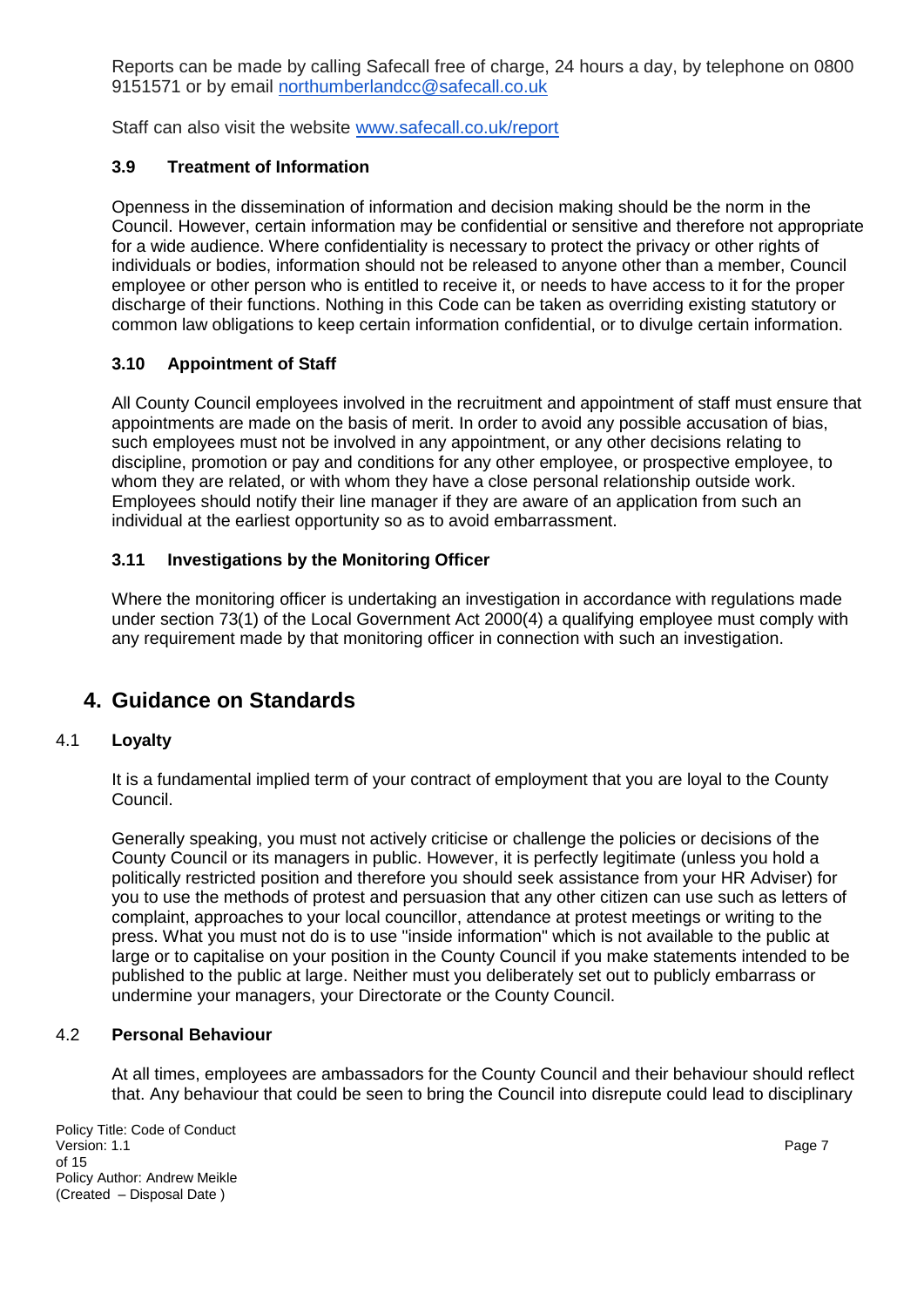action being taken.

The consumption of alcohol or non-prescription drugs during the working day (including lunch breaks) or before commencing work is strictly prohibited as even small quantities have an adverse effect on work performance and the reputation of the County Council. If you are suspected of being incapable of properly performing your official duties by reason of alcohol or drugs, you will be sent home from work and may be liable to be suspended from duty pending a decision on disciplinary action being taken. The Council has a drug and alcohol policy that offers support for those employees who admit to having a problem with alcohol or drugs.

You must observe the statutory smoking ban and adhere with the County Council's Smokefree Workplace Policy. The policy states clearly where smoking is banned and those who breach the rules may be liable to disciplinary action. You are expected to report incidents where the policy is being breached.

The County Council accepts that social networking and use of the internet for other ways of recording personal thoughts is commonplace, but employees have a duty to represent the authority at all times. This means that staff should not post photos, videos or comments online that could bring the County Council into disrepute, either through referring to the County Council or its clients directly, or by making comments that could be deemed to harm the public's image of the staff the County Council employ. Further information regarding the expected behaviour of staff when using the internet is available in the Social Networking Guidelines and Policy.

#### 4.3 **Personal Appearance**

In your appearance as well as in your behaviour, you should regard yourself as an ambassador for the County Council and dress in clothing that is appropriate for your duties. Your Directorate may have a code of dress where it is important to project a favourable image of the County Council and its employees, and you must follow any such code that applies.

If you are required to wear specific items of clothing, hairstyles or jewellery in accordance with your ethnic background or faith, your needs will be accommodated where possible and practicable, however this must not pose a hazard to the health and safety of any person or contravene any legitimate or reasonable requirement of the County Council.

Further guidance on what the Council deems acceptable regarding employee's appearance is available in the Acceptable Standards of Appearance at Work Policy.

## 4.4 **Equality Issues**

The County Council is committed to tackling discrimination in how it treats its employees and how it delivers services, and also to actively promoting and championing equality in the community. You are entitled to expect fair and reasonable treatment by your colleagues, managers and Councillors. If you feel that you have been unfairly treated, discriminated against or harassed, you are entitled to make use of the Council's Grievance Procedure. You are also entitled to be treated with respect by clients, service users and members of the public, and be supported with this by the Council. In the same way, you are required to treat your colleagues, staff and members of the public fairly and with respect. Not only is it a criminal offence to harass another person on any ground, it is also a disciplinary offence in the Council. It is your responsibility to read and abide by the Council's Equality Policies, undertake the mandatory training and to be familiar with your legal duties under the Equality Act 2010.

#### 4.5 **Health and Safety Issues**

Policy Title: Code of Conduct<br>Version: 1.1 Version: 1.1 Page 8 of 15 Policy Author: Andrew Meikle (Created – Disposal Date )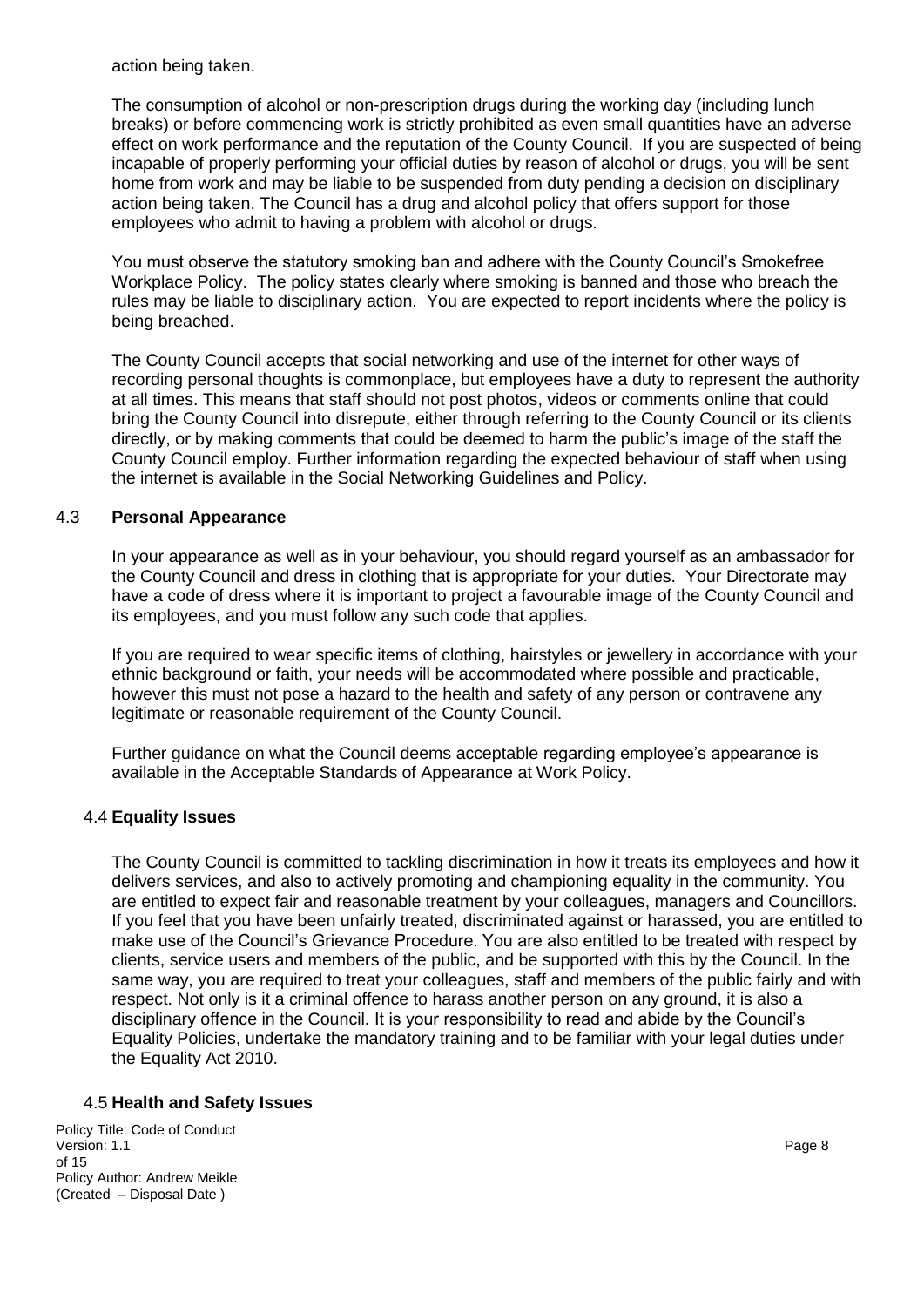In line with legal and contractual obligations, all employees are required to cooperate and ensure compliance with Corporate and Group Health & Safety Policies and objectives. This includes adherence to all identified safe working procedures and risk assessments. All employees are actively encouraged to familiarise themselves with Health and Safety documentation, especially risk assessments, attend any training identified as part of their role and raise any health and safety concerns with, in the first instance, their line manager.

If you use a car on County Council business you are responsible for ensuring that you are properly licensed to drive and that the vehicle in question is properly maintained, taxed, insured and has a current MOT certificate. The insurance policy must cover you for the use of the vehicle in connection with your employment (business use). On a regular basis you will have to produce satisfactory evidence that you and any vehicle that you use complies with prevailing statutory requirements in relation to driving and vehicle licensing, taxation and certification. If you or the vehicle are unable to meet the statutory requirements you must notify your line manager immediately and you must not use the vehicle on County Council business. Failure to comply with these provisions is a may be a disciplinary matter.

#### 4.6 **Outside Commitments**

An employee's off-duty hours are their own personal concern but they should not subordinate their duty to their private interests or put themselves in a position where their duty and their private interests conflict. As a general rule, the County Council will not attempt to preclude employees from undertaking additional employment, but any such employment must not, in the view of the County Council, conflict with or react detrimentally to the County Council's interests, or in any way weaken public confidence in the conduct of the County Council's business. No secondary employment will be allowed if it results in a breach of the Working Time Regulations. If you are in any doubt about this you should seek advice from your Head of Service/Director or the Chief Executive. If you wish to pursue an application you should complete an "APPLICATION TO UNDERTAKE SECONDARY EMPLOYMENT OR ENGAGE IN ANOTHER BUSINESS" form, which is available from the HR pages of the intranet.

If you are graded above Band 7 (SCP34) you are required to devote your whole-time service to the work of the County Council and not engage in any other business or take up any other additional appointment (paid or unpaid) without the express consent of the County Council. Employees graded up to and including Band 7 (SCP34) should, however, check with their manager to ensure that any other employment they propose to undertake does not conflict with their employment with the County Council and/or with the provisions of the Working Time Regulations which are explained in the Council's Working Time Policy. This provision applies to part-time and full-time employees.

If you engage in any paid or unpaid secondary employment or business you must not use or mention your employment with the County Council in order to gain business or trade for that secondary employment.

You must not engage in any secondary employment or business on County Council premises at any time. To do so could be interpreted as gaining a pecuniary advantage by way of your employment and that is illegal.

If you are engaged in secondary employment you must not park any vehicle on County Council property if it can be identified as being a vehicle used for that employment or if it contains any visible materials relating to that secondary employment. If the vehicle otherwise satisfies the foregoing conditions it must also be suitable and available for use in your official capacity if you are required to use a vehicle in your employment with the County Council.

Policy Title: Code of Conduct Version: 1.1 Page 9 of 15 Policy Author: Andrew Meikle (Created – Disposal Date )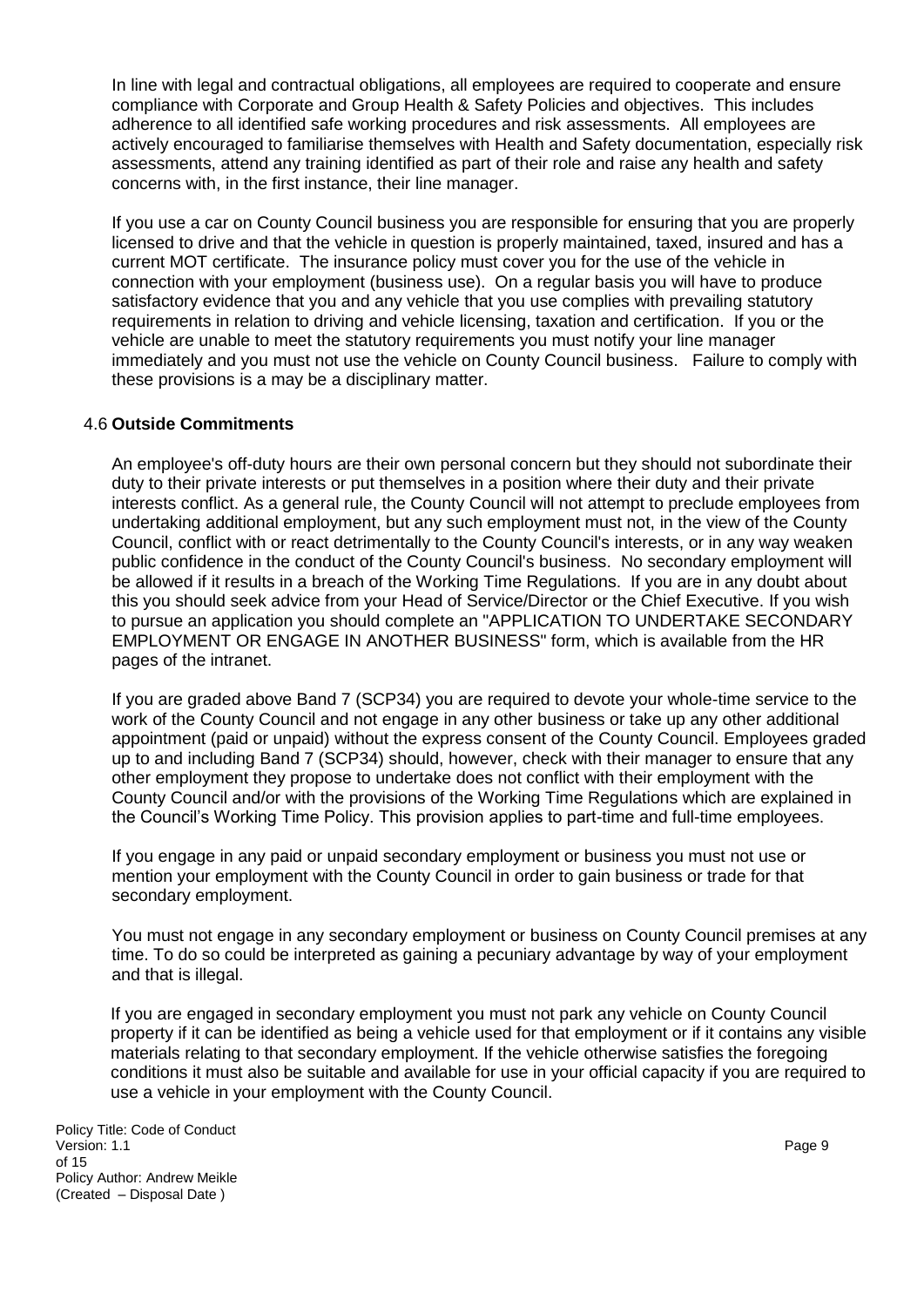You must not store any items connected with any secondary employment or any personal items (except those which are used in connection with your official duties) on County Council property.

#### 4.7 **Intellectual Property**

All creative designs, writings and drawings produced by employees in the course of their duties are the property of the Council.

All inventions made by employees remain the property of the County Council if made during the course of normal duties. Normal duties are those described in an employee's terms of employment, job description and those arising from an instruction from a manager or other authorised representative of the County Council.

This means that you are not free to disclose, publish or otherwise use the work you produce for the County Council for personal gain or benefit unless you have express, prior approval from your Head of Service/Director.

Fees for giving lectures or writing articles may only be retained by employees where these activities are not integral to their employment or position with the County Council and they are conducted in the employee's own time.

#### 4.8 **Personal Interests**

You must declare any financial and/or non financial interests which could conflict with the County Council's interests to your Head of Service/Director using the "DECLARATION OF INTERESTS AND MEMBERSHIPS" form, which is available from the HR pages of the intranet.

You must declare membership of any organisation not open to the public without formal membership and commitment of allegiance and which has secrecy about rules or membership or conduct to the Council's Monitoring Officer using the "DECLARATION OF INTERESTS AND MEMBERSHIPS" form, which is available from the HR pages of the intranet.

If you are a Head of Service/Director this declaration must be made on the form referred to above and must be sent to the Council's Monitoring Officer immediately following the annual invitation to make a "DECLARATION OF OFFICERS' INTERESTS" under County Council Standing Order No. 47. This information is entered on a register kept by the Chief Executive and is open to inspection by any member of the County Council.

In accordance with the Local Government and Housing Act, certain employees occupy politically restricted posts and are required to seek exemption if proposing to engage in certain activities. Further details are available from HR.

The information supplied under the paragraphs above will not affect your position in the County Council. The information will normally be made available only to your Head of Service/Director and the officer nominated to be responsible for its secure storage. However, where a relevant complaint or query is made, the Monitoring Officer and the County Council's auditors will also have access to the information so that a proper response can be made to the complaint or query.

#### 4.9 **Use of County Council Property and Information**

The general rule is that you must only use County Council property for work purposes and the paragraphs below set out this requirement in more detail.

Policy Title: Code of Conduct<br>Version: 1.1 Version: 1.1 Page 10 of 15 Policy Author: Andrew Meikle (Created – Disposal Date )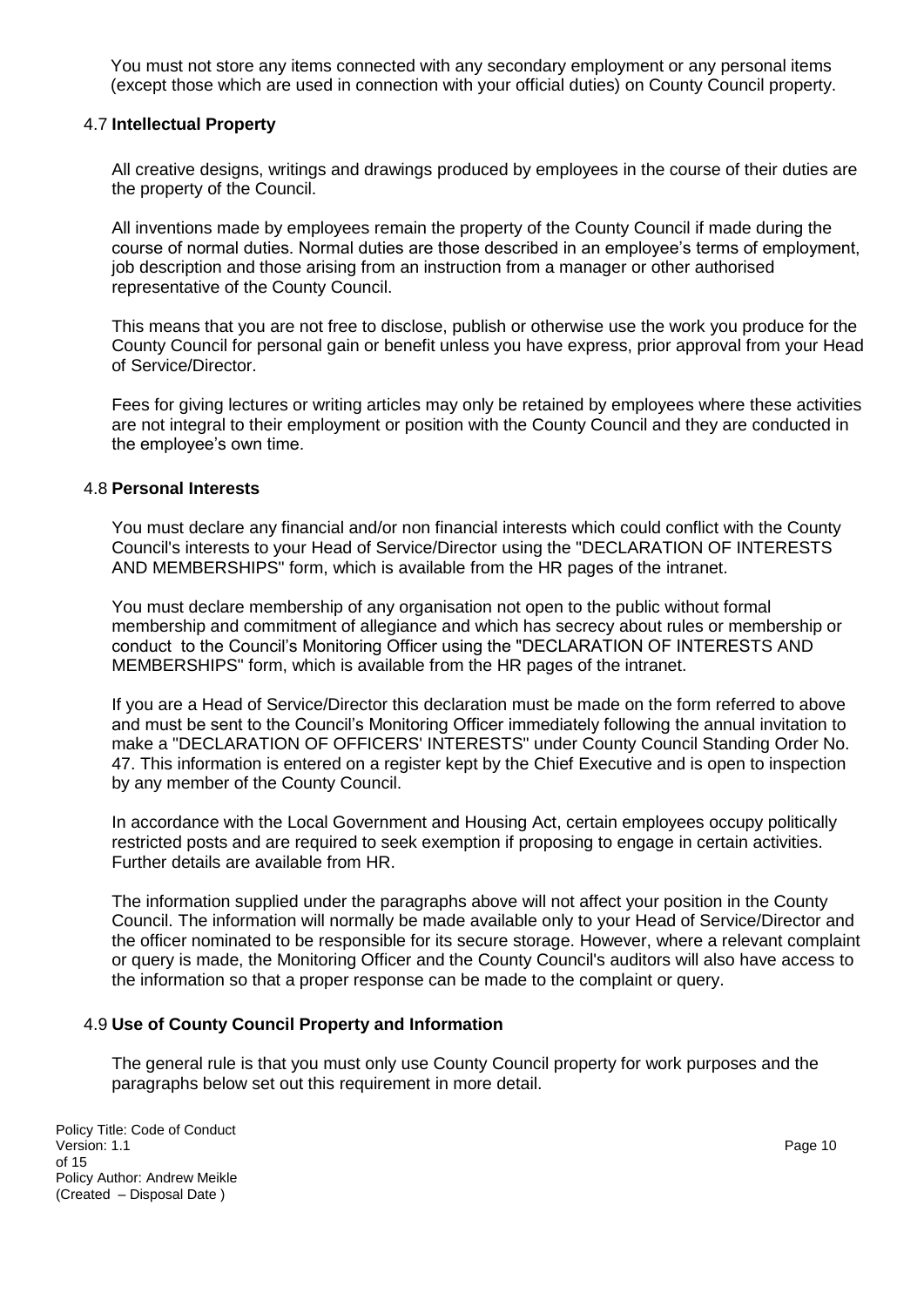Where equipment is made available to the public you may use it at the same charge (if any) as is made to the public. Otherwise, equipment and property belonging to the County Council must only be used for official purposes.

If you are involved in the tendering process or dealing with contractors, you should be clear on the separation of client and contractor roles within the County Council. If you are a senior employee with both a client and contractor responsibility, you must be aware of the need for accountability and openness.

If you are employed in a contractor or client unit, you must exercise fairness and impartiality when dealing with all customers, suppliers, other contractors and sub-contractors. If you have any direct or indirect interest in the outcome you must play no part in the selection of tenderers, contractors or subcontractors and such interests should be declared to your Head of Service/Director.

If you are privy to confidential information on tenders or costs for either internal or external contractors, you should not disclose that information to any unauthorised party or organisation.

If you are contemplating a management buyout, you should, as soon as a definite intent has been formed, inform the Director of Local Services and Housing Delivery and Chief Executive and withdraw from the contract awarding processes.

You should ensure that no special favour is shown to current or recent former employees or their partners, close relatives or associates in awarding contracts to businesses run by them or employing them in a senior or relevant managerial capacity.

#### 4.10 **Bribery Act 2010**

You are warned that it is a serious criminal offence corruptly to receive or give any gift, loan, fee, reward or advantage for doing or not doing anything or showing favour or disfavour to any person in your official capacity. If an allegation is made, the law is such that the onus is on you to demonstrate that any such rewards have not been corruptly obtained.

The public is entitled to demand of a local government employee, conduct of the highest standard and public confidence in their integrity would be shaken were the least suspicion to arise that they could be influenced by improper motives. Any offers of a bribe must be reported immediately to the Director of Corporate Resources and Chief Internal Auditor.

There are several offences under the Bribery Act 2010 including:

- Bribing where a person offers, promises or gives a financial or other advantage to another person, with the intention of inducing them to perform improperly a relevant function or activity, or to reward a person for such improper performance.
- Receiving a bribe Where a person requests, agrees to receive or accepts a financial or other advantage with the intention that, in consequence, a relevant function or activity should be performed improperly by themselves or another. It does not matter whether the advantage is direct or through a third party, or whether the benefit is for that person or another.
- Bribing a foreign official Where a person with the intention of obtaining or retaining business, or an advantage in the conduct of business, bribes a foreign public official with the intention of influencing them in their capacity.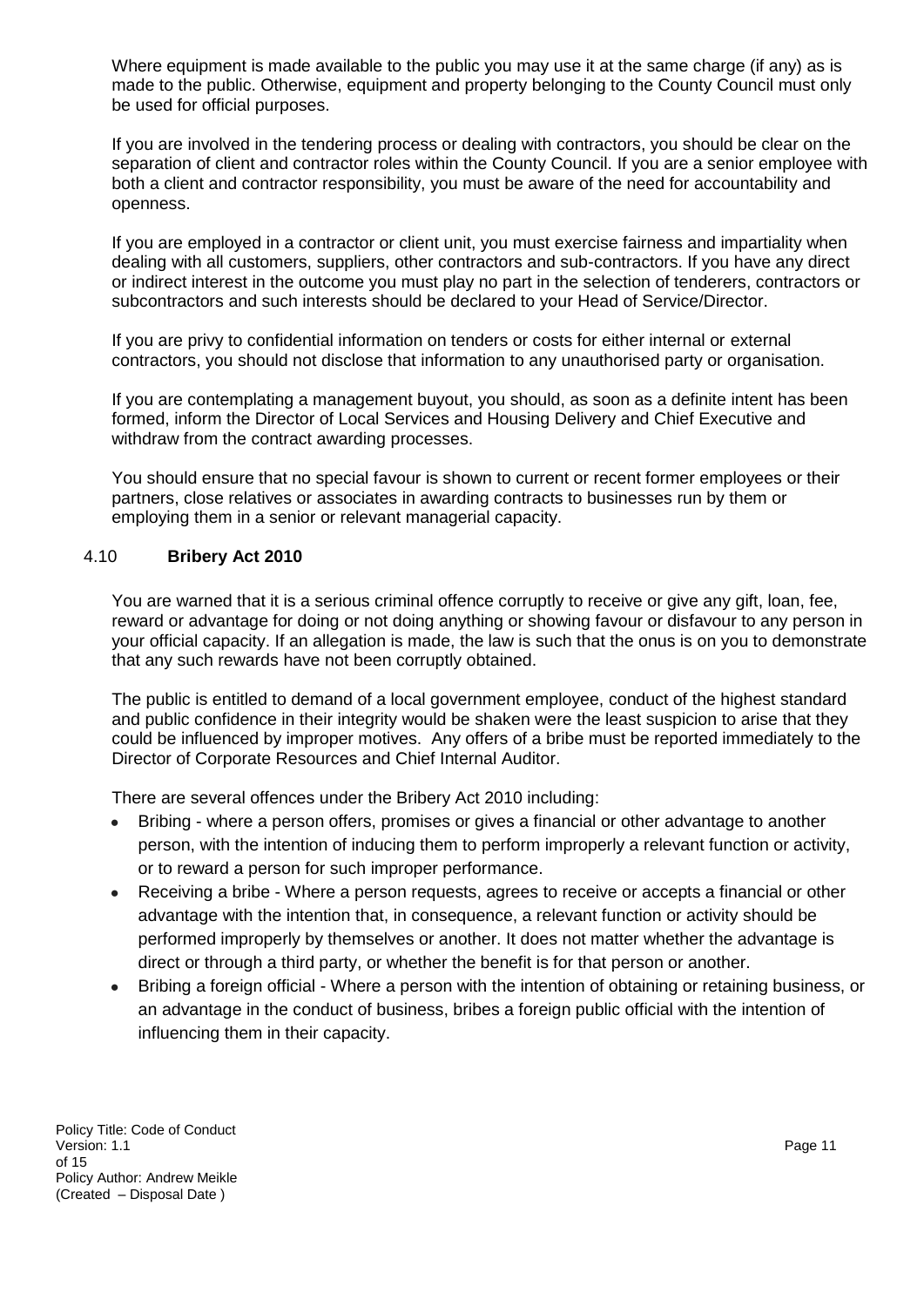The offences under the Act carry a maximum of 10 years imprisonment and/or an unlimited fine for an individual. You should read and abide by any advice provided by the Council in relation to its Anti-Fraud and Corruption Strategy.

### 4.11 **Hospitality**

You should only accept offers of hospitality if there is a genuine need to impart information or represent the County Council in the community. Offers to attend purely social or sporting functions should be accepted only when these are part of the life of the community and where the County Council should be seen to be represented. In such cases they should be properly authorised by your Head of Service, or if you are the Head of Service/Director, to the Chief Executive/Deputy Chief Executive and recorded using the "DECLARATION OF HOSPITALITY AND GIFTS" form found on the HR pages of the intranet.

Heads of Service should review and approve hospitality but also check at the same time that regular instances of hospitality with the same supplier are appropriate.

When hospitality has to be declined those making the offer should be courteously but firmly informed of the fact that Local Government Officers must be seen to be acting impartially and with integrity.

When receiving authorised hospitality you should be particularly sensitive as to its timing in relation to decisions which the County Council may be taking affecting those providing the hospitality.

It is acceptable for you to accept hospitality through attendance at relevant conferences and courses when it is clear the hospitality is corporate rather than personal, where the County Council gives consent in advance and where the County Council is satisfied that any purchasing decisions are not compromised. Where visits to inspect equipment, etc., are required, you should ensure that the County Council meets the cost of such visits to avoid jeopardising the integrity of subsequent purchasing decisions.

A checklist is provided at Appendix A which you can use to help you decide whether or not it is appropriate to accept hospitality.

### 4.12 **Gifts**

In a climate where gifts are accepted, the general public and the givers of gifts can come to believe that the level of service provided could be influenced by gifts; whether or not this is true in practice. Therefore, neither you nor members of your family should accept significant personal gifts from service users, clients, contractors or outside suppliers, although the County Council has no objection to you keeping insignificant items of token value such as pens, diaries, etc., up to a value of £50. Gifts of greater value should be dealt with as set out below. Where a number of small gifts over a period of time amount to more than £50 collectively these should be declared.

Where a gift is offered by a service user or client, The aim must always be to refuse a gift politely and tactfully and to give a proper explanation of the reasons for the refusal. If it is clearly not going to be possible to do this without causing unnecessary distress or offence to the donor, try to make an opportunity to consult your manager before accepting. If this is not possible, and you are quite sure that refusal would cause significant distress or offence, accept the gift but make an immediate written note of the details of the gift and the circumstances in which the gift was made and give that note to your manager at the first available opportunity. Your Head of Service/Director will then complete the "DECLARATION OF HOSPITALITY AND GIFTS" so the information can be recorded.

Policy Title: Code of Conduct Version: 1.1 Page 12 of 15 Policy Author: Andrew Meikle (Created – Disposal Date )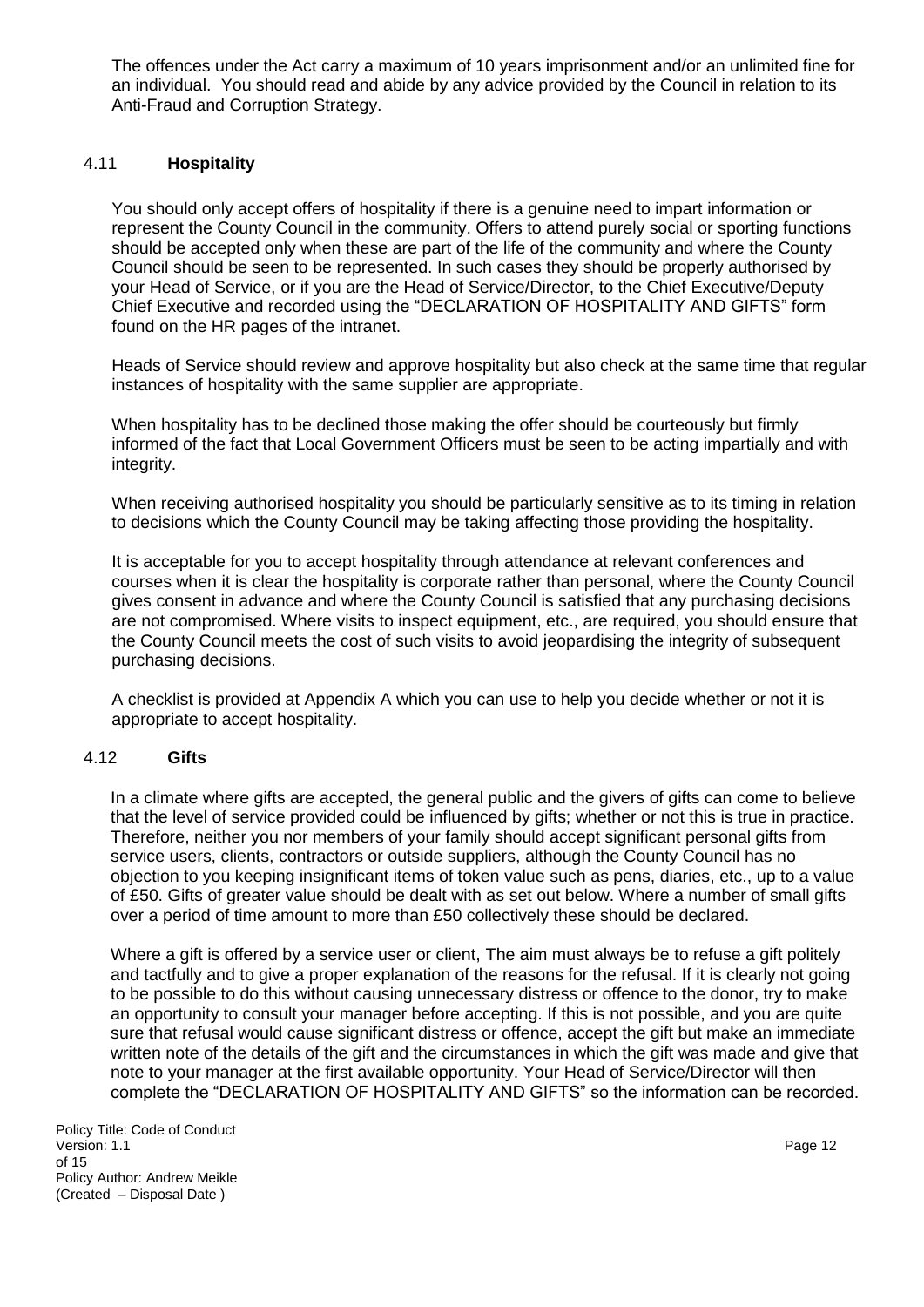Occasionally a gift may simply be delivered and there may be a problem over returning it, for example, gifts of food or drink at christmas. Should that happen, consult a senior officer about what to do. It may, for example, be acceptable to the donor for the gift to be raffled and the proceeds donated to charity or it may be possible to ensure that needy clients of the County Council (and not any of its employees) receive the benefit of the gift. Whatever is done should be agreed with your Head of Service and the agreed course of action should be clearly documented using the "DECLARATION OF HOSPITALITY AND GIFTS".

Special problems can arise when gifts (including bequests in wills) are offered by individuals to staff with a caring role or who provide a direct personal service to those individuals. Great tact and sensitivity are needed to avoid giving needless offence and to protect the employee from any suggestion of improper conduct. The advice given above should also be followed if an employee becomes aware that they are or may be a beneficiary under a (deceased) client's will.

# **5. Monitoring and Audit**

The Council will monitor the application of this policy and has discretion to review it at any time through the appropriate consultation mechanisms.

Responsibility for the implementation, monitoring and development of this policy lies with the Director of Human Resources. Day to day operation of this policy is the responsibility of Heads of Service who will ensure that this policy is adhered to.

# **6. Training and Support**

Advice can be gained from the HR department in relation to the implementation of this policy and associated procedures.

## <span id="page-12-0"></span>**7. Associated Documentation and References**

| Reference        | Title                                                      |
|------------------|------------------------------------------------------------|
|                  | Check list for gifts and hospitality                       |
|                  | Declaration of hospitality and gifts                       |
|                  | Application to undertake secondary employment or engage in |
|                  | another business form                                      |
|                  | Declaration of Interests and Membership                    |
|                  | Declaration of Officers Interests                          |
|                  | Smokefree policy                                           |
| <b>HRP-41-V1</b> | <b>Whistleblowing Policy</b>                               |
|                  | <b>Internet Usage Policy</b>                               |
| <b>HRP-37-V1</b> | <b>Social Networking Policy</b>                            |
| <b>HRP-33-V1</b> | <b>Recruitment &amp; Selection Code of Practice</b>        |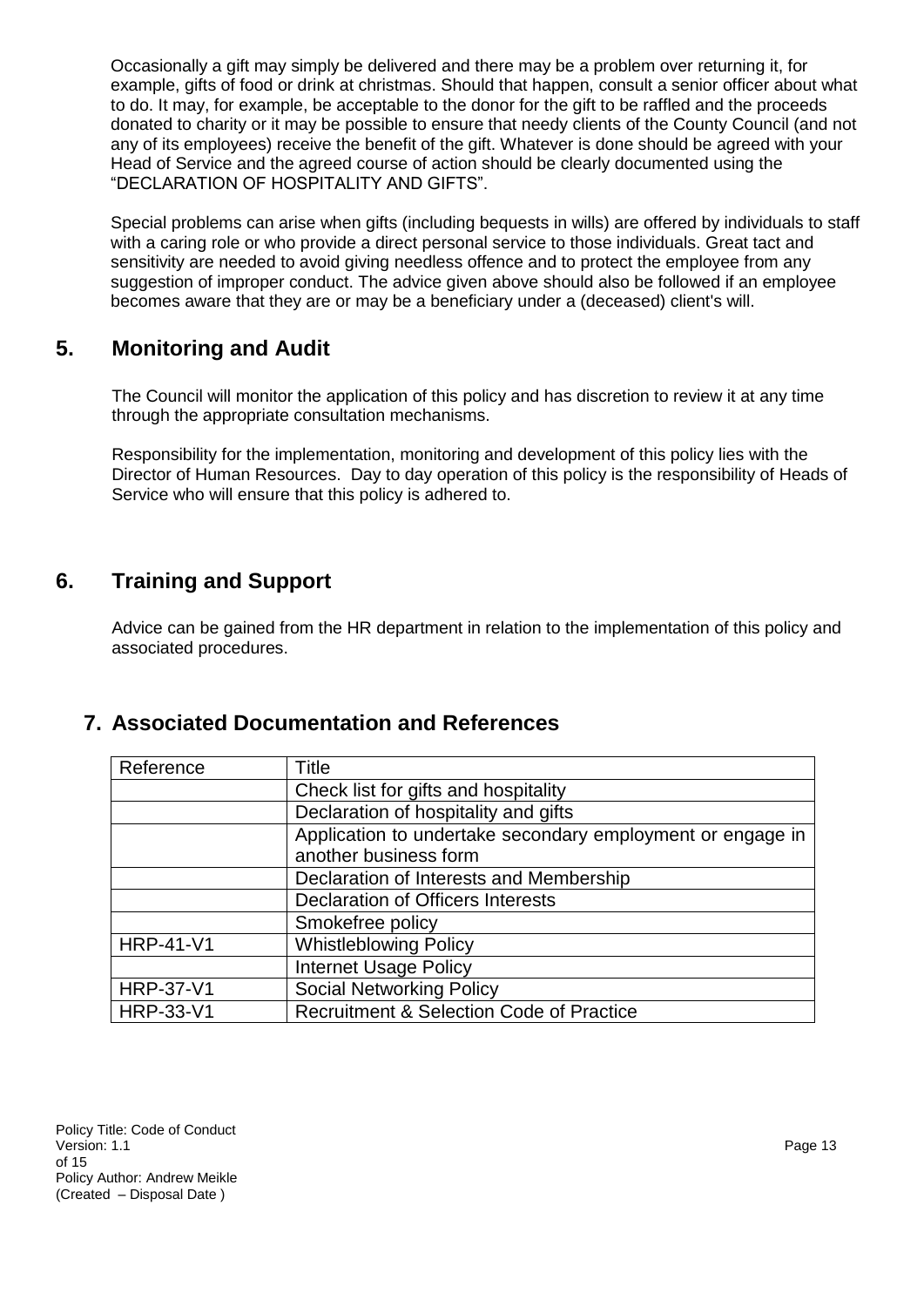Appendix A

**Gifts and Hospitality** 

**Checklists for considering whether to accept a gift or hospitality**

**The question in all cases is one of judgement, and the following checklist of queries should help you to decide whether a gift or an offer of hospitality should be accepted or tactfully declined.**

**Is the value of the gift/hospitality £50 or over?**

**(b) If under £50 is it intended as an inducement?**

**(c) Is the extent of the hospitality, or nature of the gift reasonable and appropriate?**

**(d) Does the donor have any form of contractual relationship with the Council, does it provide goods or services to the Council of any kind?**

**(e) Is the invitation/gift directed to a large group of unrelated individuals or open to the public, or have you been targeted because of your employment with the Council and nature of your role?**

**(f) What do you think is the motivation behind the invitation/gift?**